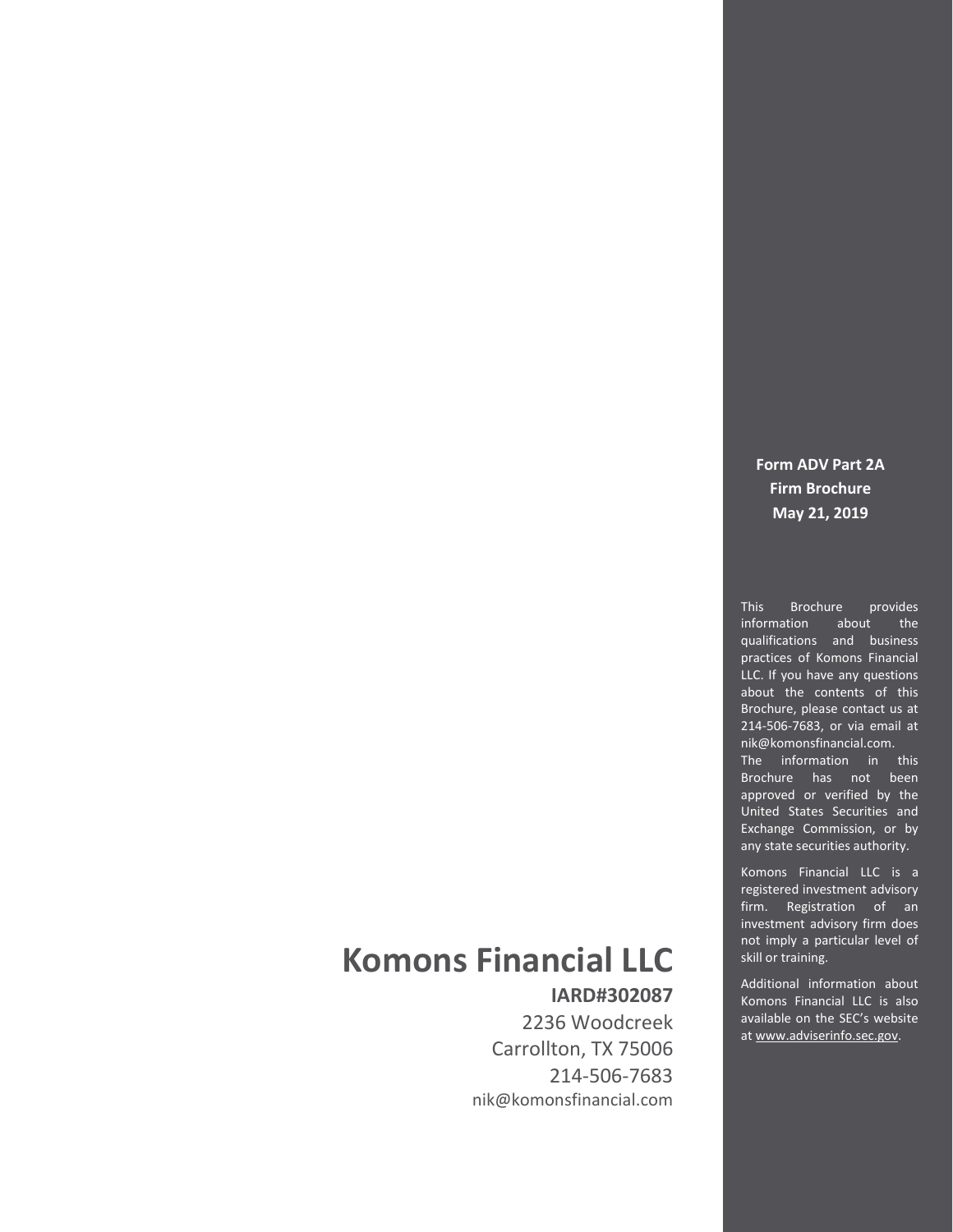# **ITEM 2 Material Changes**

#### <span id="page-1-0"></span>Annual Update

The Material Changes section of this brochure will be updated annually, or when material changes occur since the previous release of our Firm Brochure. This Item discusses only specific material changes that are made to this Brochure and provides our clients with a summary of such changes.

**Material Changes since the Last Update**  Komons Financial LLC is a newly registered investment advisory firm in 2019.

#### **Full Brochure and Additional Information**

Full Brochure and additional information about Komons Financial LLC are available via the SEC's website www.adviserinfo.sec.gov. The SEC's website also provides information about any persons affiliated with us who are registered or are required to be registered, as investment adviser representatives ("IAR").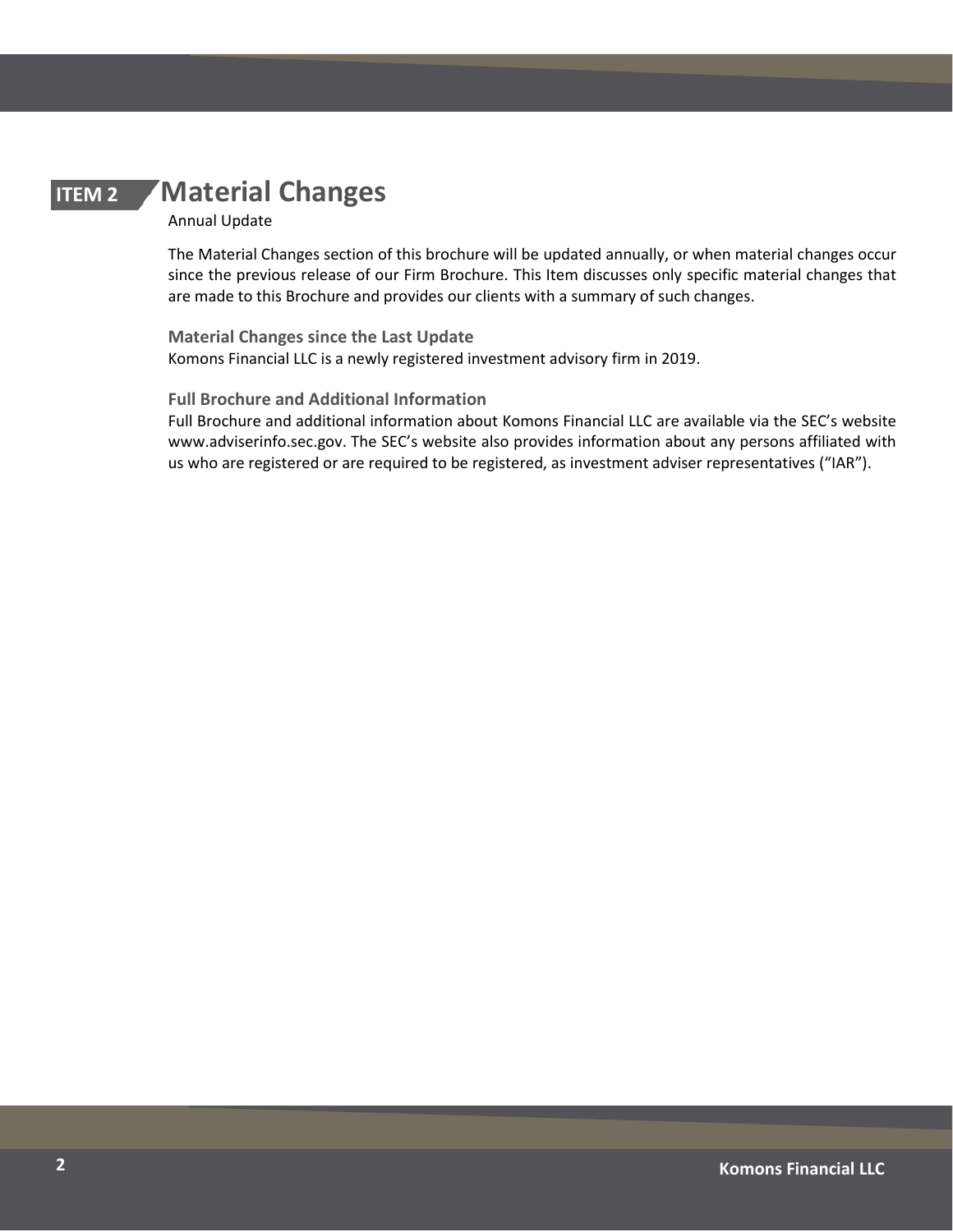# **ITEM 3 / Table of Contents**

<span id="page-2-0"></span>

| <b>ITEM 2</b>     |                                                                              |  |
|-------------------|------------------------------------------------------------------------------|--|
| <b>ITEM3</b>      |                                                                              |  |
| ITEM 4            |                                                                              |  |
| <b>ITEM 5</b>     |                                                                              |  |
| ITEM 6            |                                                                              |  |
| <b>ITEM7</b>      |                                                                              |  |
| <b>ITEM 8</b>     |                                                                              |  |
| ITEM <sub>9</sub> |                                                                              |  |
| <b>ITEM 10</b>    |                                                                              |  |
| ITEM 11           | Code of Ethics, Participation in Client Transactions and Personal Trading 10 |  |
| ITEM 12           |                                                                              |  |
| ITEM 13           |                                                                              |  |
| <b>ITEM 14</b>    |                                                                              |  |
| ITEM 15           |                                                                              |  |
| ITEM 16           |                                                                              |  |
| ITEM 17           |                                                                              |  |
| ITEM 18           |                                                                              |  |
| ITEM 19           |                                                                              |  |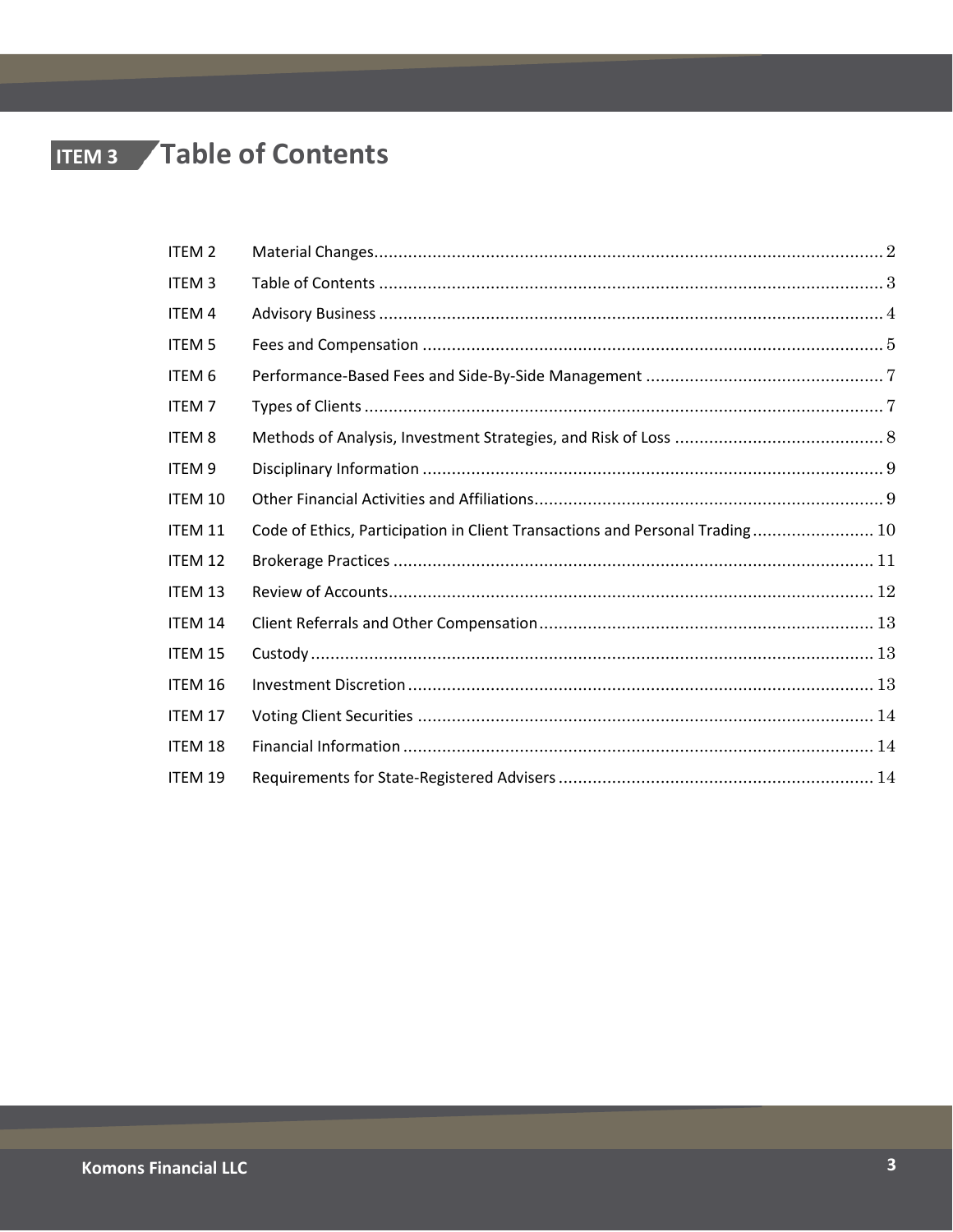# **ITEM 4 Advisory Business**

#### <span id="page-3-0"></span>**FIRM INFORMATION**

Komons Financial LLC ("Komons," "we," "us," "our"), formed in October 2018, is a registered investment advisory firm located in Carrollton, Texas. We have been a registered investment advisory firm since May 2019.

### **PRINCIPAL OWNERS**

Komons is owned and controlled by Nikitas "Nik" Koumoundouros, its Managing Member and Chief Compliance Officer.

### **INVESTMENT ADVISORY SERVICES**

#### **Asset Management Services:**

We provide asset management services on both a discretionary and non-discretionary basis in which we manage your custodial accounts and provide you with continuous and ongoing supervision of your custodial accounts. Our services provide additional investment opportunities among stocks, bonds, mutual funds, exchange-traded funds (ETFs), Real Estate Investment Trusts (REITs), options, and additional securities.

#### **Financial Planning and Consulting Services:**

We provide various financial planning and consulting services that find ways to help you understand your overall financial situation and help you set financial objectives. We accomplish this by helping you review your financial goals, tax planning strategies, asset allocation, risk management, retirement planning, and other areas and objectives. Generally, such financial planning and consulting services will involve preparing a financial plan or rendering a financial consultation based on your financial goals and objectives. We will summarize our services to you in a written plan which will typically include general recommendations for a course of action or specific actions to be taken by you. Implementation of the recommendations will be at your discretion. We provide our financial planning and consulting services on either a project basis or as an ongoing, comprehensive plan.

#### **Third Party Money Management Services:**

We may recommend third-party money managers ("TPMMs") to manage part or the client's entire portfolio. TPMMs may be recommended when the TPMMs' philosophy, investment strategy, and style meets the client's financial situation, investment objectives, and risk tolerance. The asset management services provided by the TPMMs, the compensation to be paid, and other terms of the relationship between the client and the TPMMs will be described in the TPMMs' disclosure documents and its managed account agreement. We will receive a portion of the investment advisory fee paid by the client to the TPMMs.

### **CLIENT INVESTMENT OBJECTIVES/RESTRICTIONS**

Komons offers the same suite of services to all our clients. However, specific client financial plans and their implementation are dependent upon the individual client's Suitability Form which outlines a client's current financial situation such as income, net worth and risk tolerance levels. This information is essential in the development of a client-specific plan in the selection of investments that matches restrictions,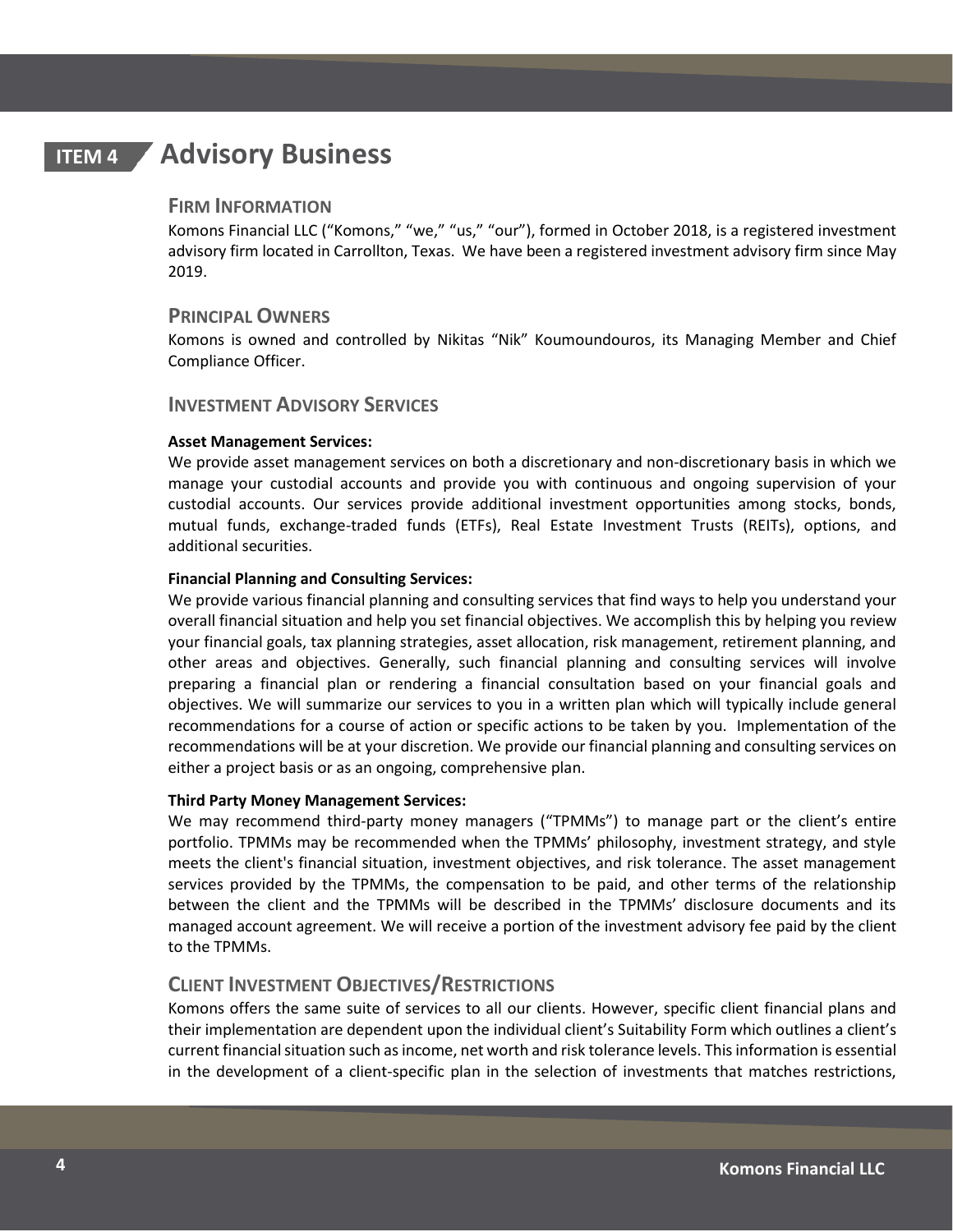needs, and targets. On a case by case basis, our clients may impose restrictions on investing in certain securities or types of securities in accordance with their values or beliefs. However, if the restrictions prevent us from properly servicing the client's account, or if the restrictions would require us to deviate from our standard suite of services, we reserve the right to end the relationship. We may request additional information and documentation such as current investments, tax returns, insurance policies, and estate plan. We will discuss your investment objectives, needs, and goals, but you must inform us of any changes. Unless directed by you, we do not independently verify any information provided to us by you or your attorney, accountant or other professionals.

#### **WRAP FEE PROGRAMS**

Komons does not offer wrap fee programs.

### **ASSETS UNDER MANAGEMENT**

As of May 21, 2019, Komons is a newly registered investment advisory firm with the state of Texas and currently does not have any assets under management.

# **ITEM 5 Fees and Compensation**

### <span id="page-4-0"></span>**ANNUAL FEES FOR ADVISORY SERVICES**

Komons is compensated for providing asset management services by charging a negotiable fee based on the total assets under management. The fees and billing will be pre-determined in writing in the Investment Advisory Agreement executed by you and Komons.

The fees charged for financial planning services are negotiable and vary depending on the complexity of the process undertaken, the types of issues addressed, the scope of services provided and the frequency with which the services are rendered. All fees are agreed upon before entering into the Financial Planning and Consulting Agreement you sign.

The below ranges are the standard fee ranges that are typically charged. We may waive the agreed upon financial planning fees if you engage our asset management services.

| <b>Asset Management Fee Schedule</b> |                   |  |  |
|--------------------------------------|-------------------|--|--|
| <b>Assets Under Management</b>       | <b>Annual Fee</b> |  |  |
| $$0 - $100,000$                      | 1.25%             |  |  |
| $$100,001+$                          | 1.00%             |  |  |

| <b>Financial Planning and Consulting Fee Schedule</b> |                                 |                                 |  |  |  |
|-------------------------------------------------------|---------------------------------|---------------------------------|--|--|--|
|                                                       | Individuals                     | <b>Couples</b>                  |  |  |  |
| Hourly                                                | \$150 per hour                  |                                 |  |  |  |
| Fixed Fee                                             | Annual Fee of $$10,000 +$       |                                 |  |  |  |
| <b>Ongoing Fees</b>                                   | Year 1: \$1,500 (\$375/Quarter) | Year 1: \$2,000 (\$500/Quarter) |  |  |  |
|                                                       | Years 2+: \$250 per Quarter     | Years 2+: \$300 per Quarter     |  |  |  |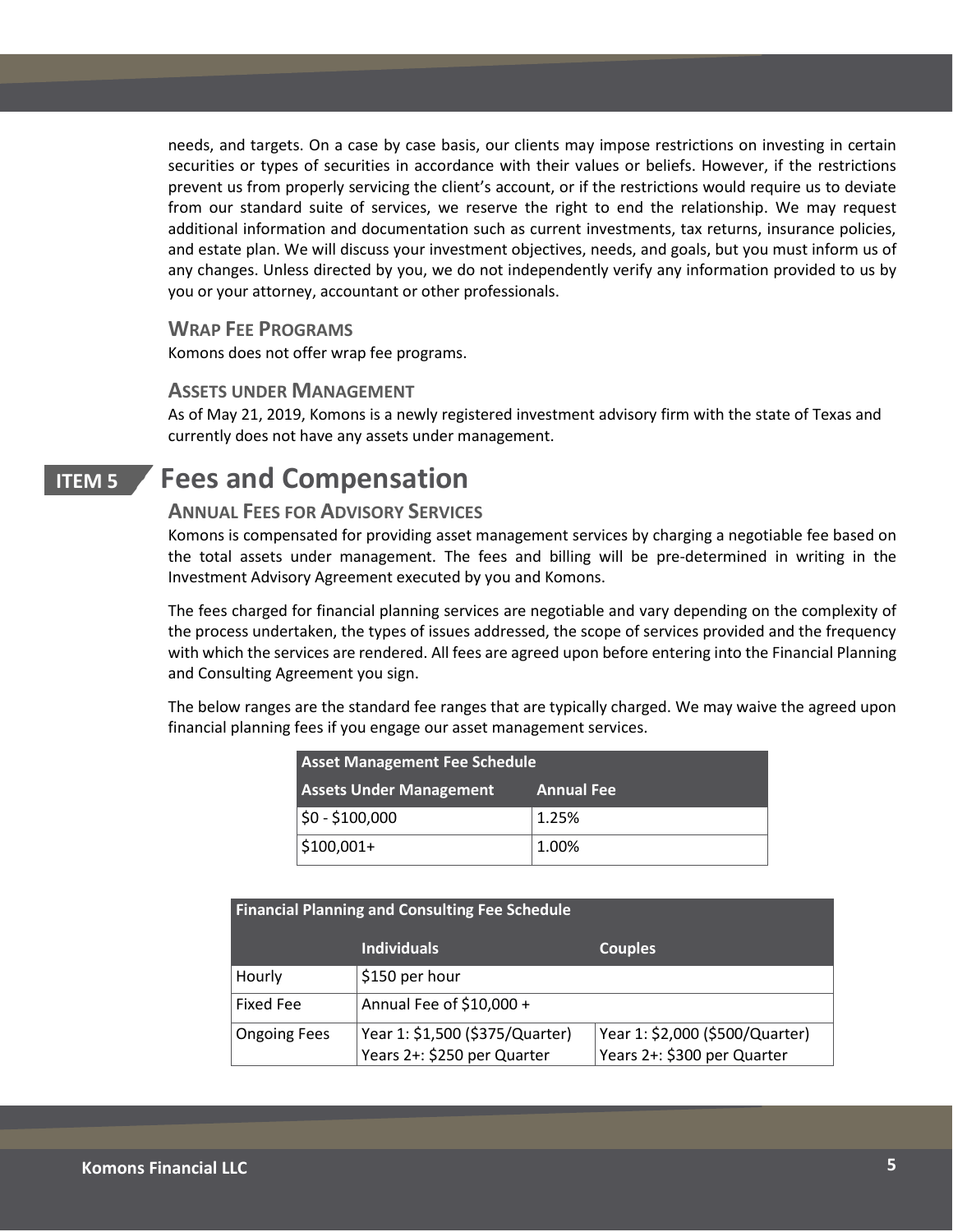### **FEE BILLING & PAYMENT**

Our asset management fees are annual fees and may be negotiable. Asset management fees are paid quarterly or monthly in advance. Payments are due on the first day of the calendar quarter or month and are based on the account's asset value as of the last business day of the prior calendar quarter or month multiplied by the applicable annual rate and divided by four (4) or twelve (12), as applicable. The fee for the prior quarter or month is billed and payable within ten (10) days after the end of the prior quarter or month, based on the value of Client's account on the last business day of that quarter or month. We will deduct our asset management fee only when in receipt of your written authorization by executing an investment advisory agreement permitting the fees to be paid directly from your account. We will send a copy of your invoice to the custodian at the same time that we send a copy to you. The qualified custodian will deliver an account statement to you at least quarterly which will show all disbursements from your account. We urge you to review all statements for accuracy. Your account at the custodian may also be charged for certain additional assets managed for you by us but not held by the custodian (i.e., variable annuities, mutual funds, 401(k)s).

Financial planning and consulting fees are negotiable and may be assessed on an hourly basis, as a fixed project fee, or as an ongoing fee payable quarterly. An estimate for total hours will be determined at the start of the relationship in order to determine whether hourly planning or a project-based plan is in Client's best interest. Hourly fees will be invoiced upon completion of the financial plan or the rendering of consulting services with a thirty (30) day written notice. For fixed-fee projects, Client agrees to pay onequarter of the fee upon signing the Financial Planning and Consulting Agreement and the remaining fees quarterly. For ongoing planning, Client agrees to pay a quarterly fee, in arrears. We will not require a fee of \$500 or more to be paid 6 months or more in advance. Financial planning and consulting fees are paid via check or by direct invoicing via electronic payment processor.

In TPMM accounts, the adviser deducts the advisory fee from the client's account and then will forward a portion of the fee to our firm. We urge our clients to refer to the selected TPMM's disclosure documents for exact fees and expenses charged by each such TPMM, as well as minimum account requirements, refund, and termination provisions. A complete description of each program can be found in disclosure materials prepared by the TPMM, which we will provide to the client at the time we recommend the program.

You are responsible for all third-party fees (i.e., custodian fees, mutual fund fees, transaction fees, etc.). These fees are separate and distinct from the fees and expenses charged by Komons.

#### **TERMINATION OF AGREEMENT**

Either party may terminate the investment advisory agreement by providing 30-day advance written notice. Upon termination of any account, any prepaid, unearned fees will be promptly refunded, and any earned, unpaid fees will be due and payable up to and including the effective date of termination.

Notwithstanding the above, if we do not deliver the appropriate disclosure statement to you at least 48 hours prior to you entering into any written or oral advisory contract with this us, then you have the right to terminate the contract without penalty within five (5) business days after entering into the contract.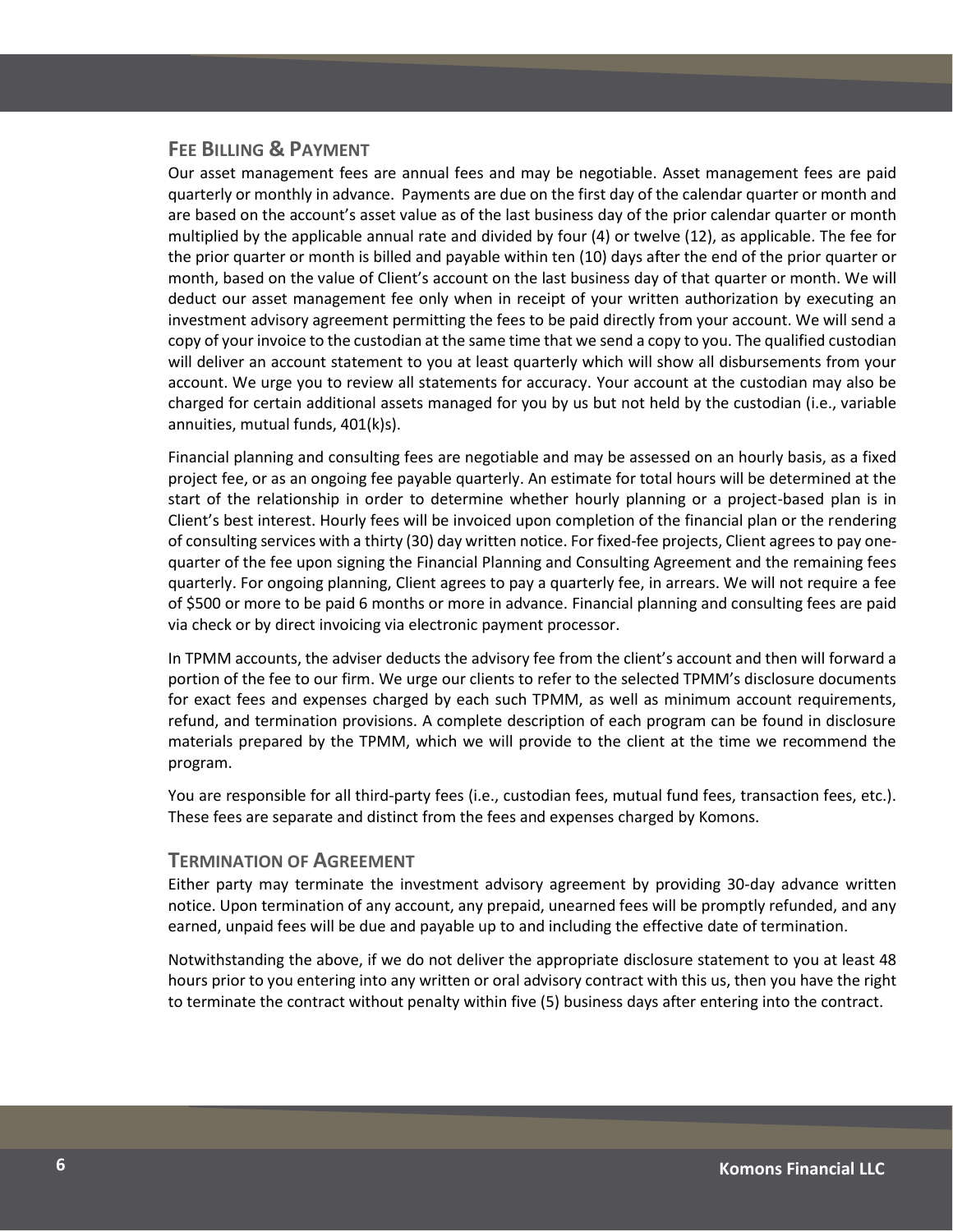### **OTHER EXPENSES AND FEES**

The fees discussed above include payment solely for the investment advisory services provided by us and are separate to certain fees or charges that are imposed by third parties in connection with investments made on your behalf for your account. Third-party fees may include markdowns, markups, brokerage commissions, other transaction costs and/or custodial fees.

Also, all fees paid to us for asset management services are separate from the expenses charged by exchange-traded funds and mutual funds to their shareholders. These fees and expenses will be used to pay management fees for the funds, other fund expenses, account administration, and a possible distribution fee. Exchanged traded funds and mutual funds can be invested in directly by you without our services. However, you would not receive our services to assist you in determining which products or services are most suitable for your financial situation and objectives. You should review both the fees we charge and the fees charged by the fund(s) to understand the total fees to be paid fully.

### **OTHER COMPENSATION**

Mr. Koumoundouros, the owner and IAR of Komons, is also a licensed insurance agent. In this capacity, he may recommend insurance, advisory, or other products, and receive normal insurance commissions if products are purchased through him in this capacity. Thus, a conflict of interest exists between the interests of this individual and those of the advisory clients, creating an incentive for the IAR to recommend products based on the compensation received, rather than on a client's needs. However, clients are under no obligation to act upon any of these recommendations. Although our recommendations may include products offered by third parties, these recommendations are not limited to such products as all financial planning advice provided is of a generic nature. Clients have the option to purchase insurance products recommended by the IAR through other agents not affiliated with our firm. Please refer to Item 10 of this Brochure for a more detailed explanation of how our firm handles and mitigates these conflicts of interest.

## **ITEM 6 Performance-Based Fees and Side-By-Side Management**

<span id="page-6-0"></span>We do not charge any performance-based fees which are fees based on a share of capital gains on or capital appreciation of your assets.

## **ITEM 7 Types of Clients**

<span id="page-6-1"></span>We provide our investment advisory services to:

- Individuals
- High Net Worth Individuals
- Corporations
- Other business entities

We do not have a minimum account size for our asset management services.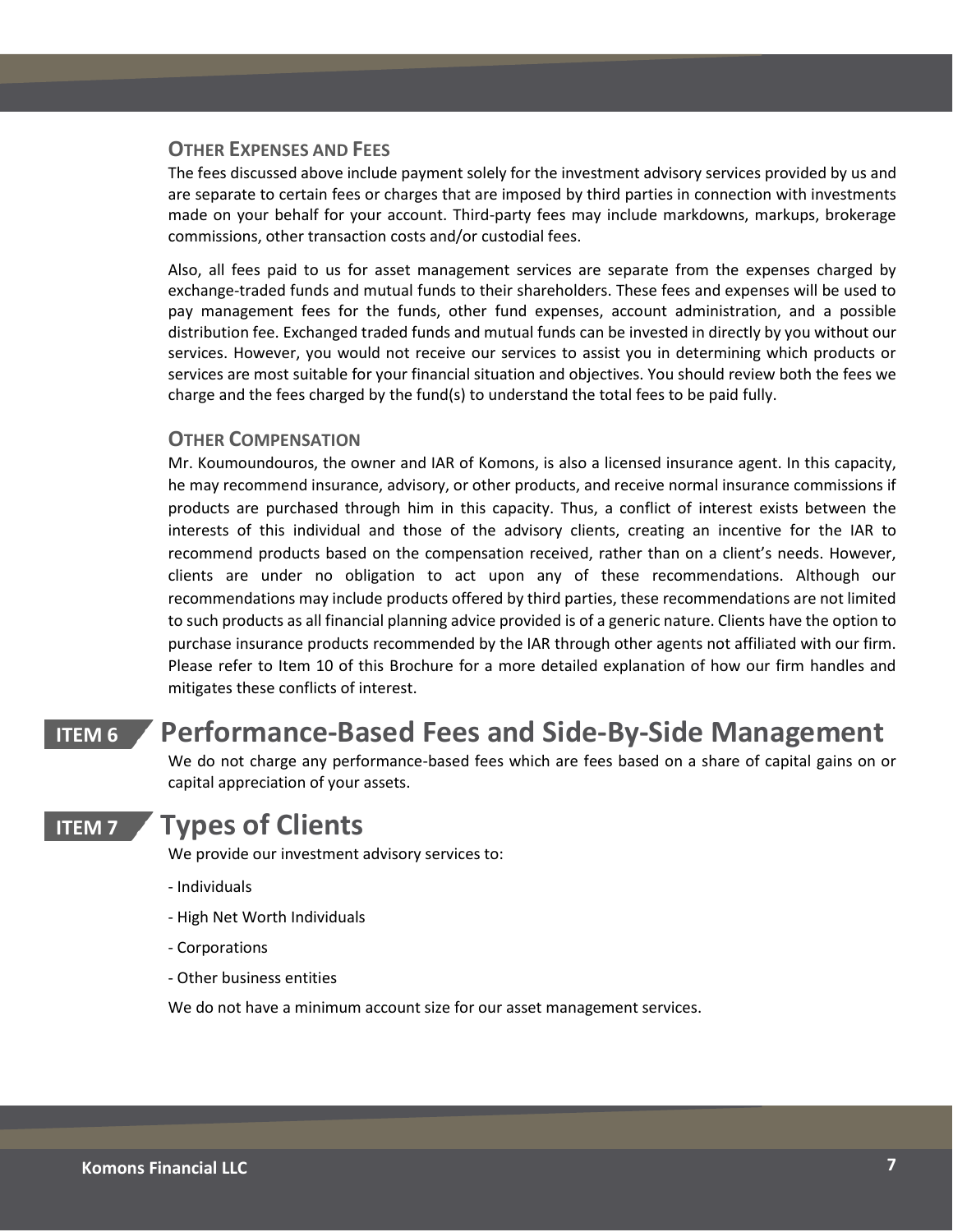# **ITEM 8 Methods of Analysis, Investment Strategies, and Risk of Loss**

### <span id="page-7-0"></span>**METHODS OF ANALYSIS**

We use various methods of analysis and investment strategies including the following:

**Technical Analysis** – This method involves the evaluation of securities by performing an analysis of statical information that is generated by market activity, such as past prices and volume. Technical analysis does not attempt to measure a security's intrinsic value but instead, use charts and other tools to determine the patterns that can suggest future activity. Technical analysts believe that the historical performance of stocks and markets are indications of future performance.

A substantial risk in relying upon technical analysis is that spotting historical trends may not help to predict such trends in the future. Even if the trend will eventually reoccur, there is no guarantee that we will be able to accurately predict such a reoccurrence.

**Modern Portfolio Theory** - Modern portfolio theory (MPT) is a risk-averse theory that involves the construction of portfolios to maximize and optimize expected return based on a given level of market risk, emphasizing that risk is an inherent part of higher reward. According to the theory, it's possible to construct an "efficient frontier" of optimal portfolios offering the maximum possible expected return for a given level of risk.

MPT tries to understand the market as a whole and measure market risk in an attempt to reduce the inherent risks of investing in the market. However, with every financial investment strategy there is a risk of a loss of principal. Not every investment decision will be profitable, and there can be no guarantee of any level of performance.

**Evidence-Based Approach** – Evidence-based investing is built upon academic research, market history, and modern finance theory. This approach takes into consideration data from the past and present while acknowledging that past performance cannot predict future results so clients should not incur extra costs (i.e., unnecessary fees, taxes, etc.) that other speculative strategies may introduce.

With every financial investment strategy there is a risk of a loss of principal. Not every investment decision will be profitable, and there can be no guarantee of any level of performance.

### **INVESTMENT STRATEGIES**

When formulating investment advice or managing client assets, we will use the following investment strategies. There are inherent risks associated with each of these strategies.

**Long-Term Strategy** - A long-term strategy may not take advantage of short-term gains or may experience more volatility over the life of the portfolio.

Your accounts are managed separately with your underlying investment strategies, restrictions, or investment limitations defined within the investment advisory agreement. Recommendations may be made based on a clients planning strategy, time frame, and goals; which may not align with their determined risk tolerance.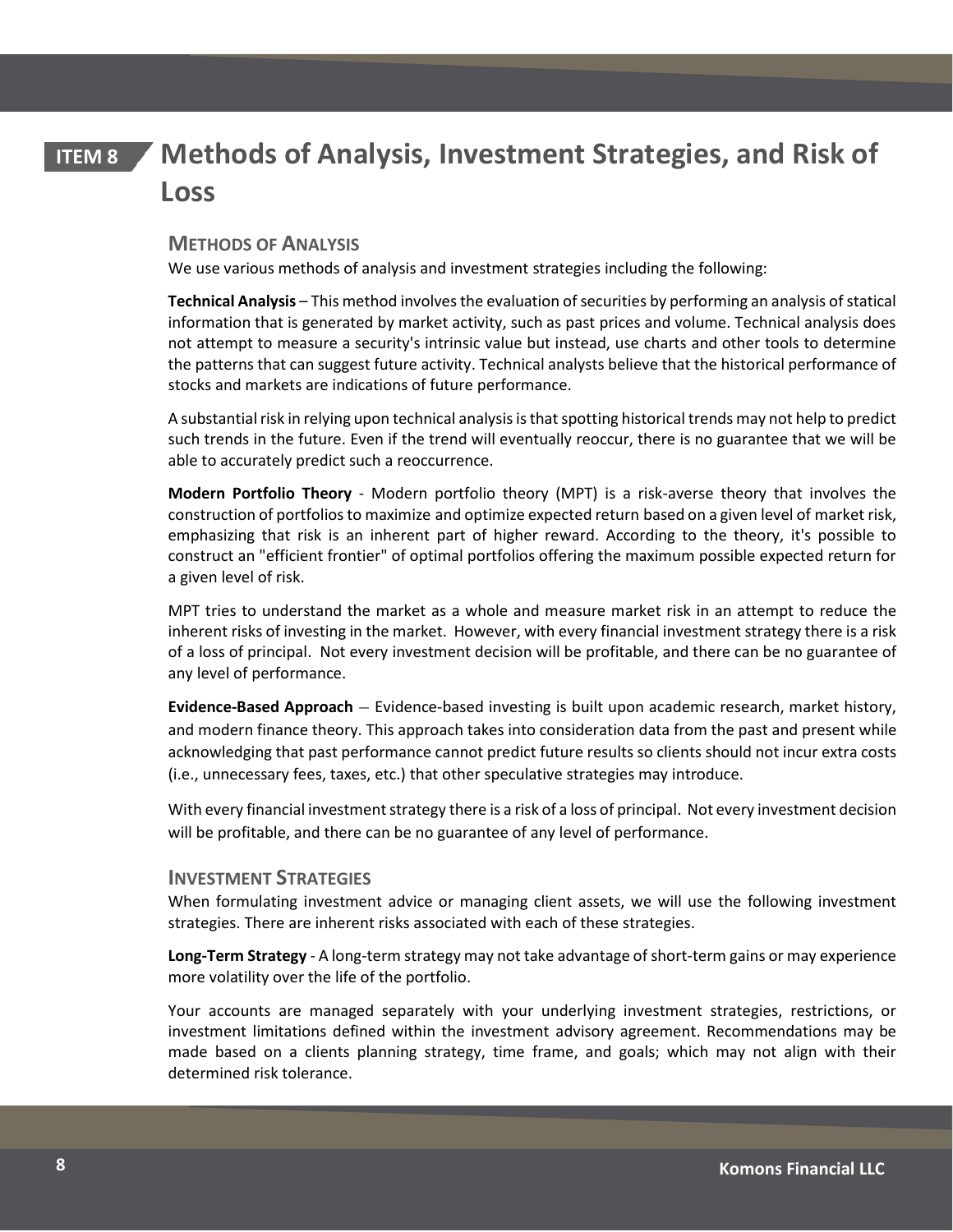### **POTENTIAL RISKS**

Investing involves different levels of risk that can result in loss of any profits and/or principal you have not realized. We manage your account in a manner consistent with your pre-determined risk tolerance and suitability profile. However, we cannot guarantee that our efforts will be successful. Investing in securities involves the risk of loss clients should be prepared to bear.

#### **Investing involves the assumption of risk including:**

**Financial Risk:** which is the risk that the companies we recommend to you perform poorly, which affect the price of your investment.

**Market Risk:** which is the risk that the stock market will decline, decreasing the value of the securities we recommend to you with it.

**Inflation Risk:** which is the risk that the rate of price increases in the economy deteriorates the returns associated with the stock.

**Political and Governmental Risk:** which is the risk that the value of your investment will is affected by the introduction of new laws or regulations.

**Interest Rate Risk:** which is the risk that the value of the investments we recommend to you will fall if interest rates rise.

**Call Risk:** which is the risk that your investment will be called or purchased back from you when conditions are favorable to the bond issuer and unfavorable to you.

**Default Risk:** which is the risk that issuer is unable to pay the contractual interest or principal on the investment promptly or at all.

**Manager Risk:** which is the risk that an actively managed mutual fund's investment adviser will fail to execute the fund's stated investment strategy.

**Industry Risk:** which is the risk that a group of stocks in a single industry will decline in price due to adverse developments in that industry, decreasing the value of mutual funds that are significantly invested in that industry.

# **ITEM 9 Disciplinary Information**

<span id="page-8-0"></span>As of the date of this brochure, we have not been subject to any disciplinary, legal, or regulatory events related to past or present investment clients. There has been no disciplinary, legal, or regulatory events related to us or any of our management persons.

# **ITEM 10 Other Financial Activities and Affiliations**

### <span id="page-8-1"></span>**FINANCIAL INDUSTRY ACTIVITIES**

Neither Komons nor its management persons are registered or has an application pending to register as a broker-dealer or a registered representative of a broker-dealer.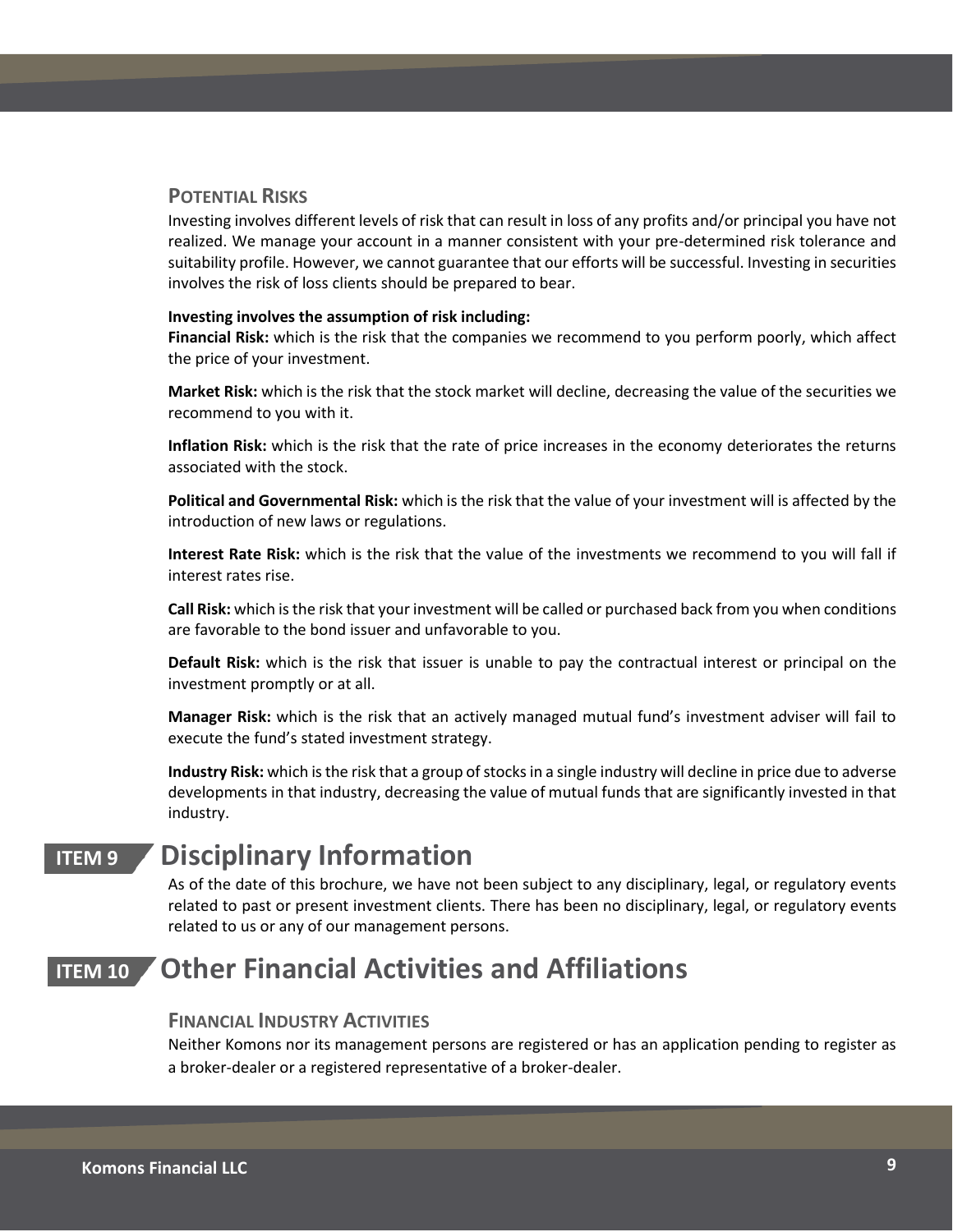Neither Komons nor its management persons are registered or has an application pending to register as a futures commission merchant, commodity pool operator or commodity trading advisor.

### **AFFILIATIONS**

Mr. Koumoundouros, the owner and IAR of Komons, is also a licensed insurance agent. A conflict of interest exists in that these services pay a commission which conflicts with the IAR's fiduciary duties. Komons does not require its IARs to encourage clients to implement investment advice through our insurance product recommendations. Clients have the right to implement insurance product recommendations through the insurance agency and agent of their choice. We require that all IARs disclose this conflict of interest when such recommendations are made. We also require IARs to disclose that the client has the right to purchase recommended products from individuals not affiliated with us.

#### **SELECTION OF OTHER INVESTMENT ADVISERS**

We may recommend or select TPMMs for our clients and receive compensation from the third-party via a fee share; thus, a material conflict of interest exists between our interests, and those of our clients in that Komons has an incentive to direct clients to TPMMs that provide us with a larger fee split. Komons will always act in the best interest of our clients when making recommendations or selecting TPMMs. The client always has the right to decide whether to act on our recommendations and whether to utilize the services of the recommended TPMM. The client always has the right to utilize the professional of his or her choice. All TPMMs will be properly licensed and registered as investment advisers in the proper jurisdictions. The fees shared will not exceed any limit imposed by any regulatory agency.

# **ITEM 11 Code of Ethics, Participation in Client Transactions and Personal Trading**

### <span id="page-9-0"></span>**CODE OF ETHICS**

Komons has developed a code of ethics that will apply to all of our supervised persons. We and our IARs must act in a fiduciary capacity when providing investment advisory services to you. As a fiduciary, it is an investment adviser's responsibility to provide fair and full disclosure of all material facts and to act solely in the best interest of each of our clients at all times. Komons has a fiduciary duty to all clients. This fiduciary duty is considered the core underlying principle of our code of ethics, which also covers our insider trading, and personal securities transactions policies and procedures. We require all of our supervised persons to conduct business with the highest level of ethical standards and to comply with all federal and state securities laws at all times. Upon employment or affiliation and at least annually thereafter, all supervised persons will acknowledge that they have read, understand and agree to comply with our Code of Ethics.

Our Code of Ethics is available to clients and prospective clients upon request.

#### **RECOMMENDATIONS INVOLVING A MATERIAL FINANCIAL INTEREST**

Neither we nor any related person recommend to clients, or buys or sells for clients' accounts, securities in which we or a related person has a material financial interest.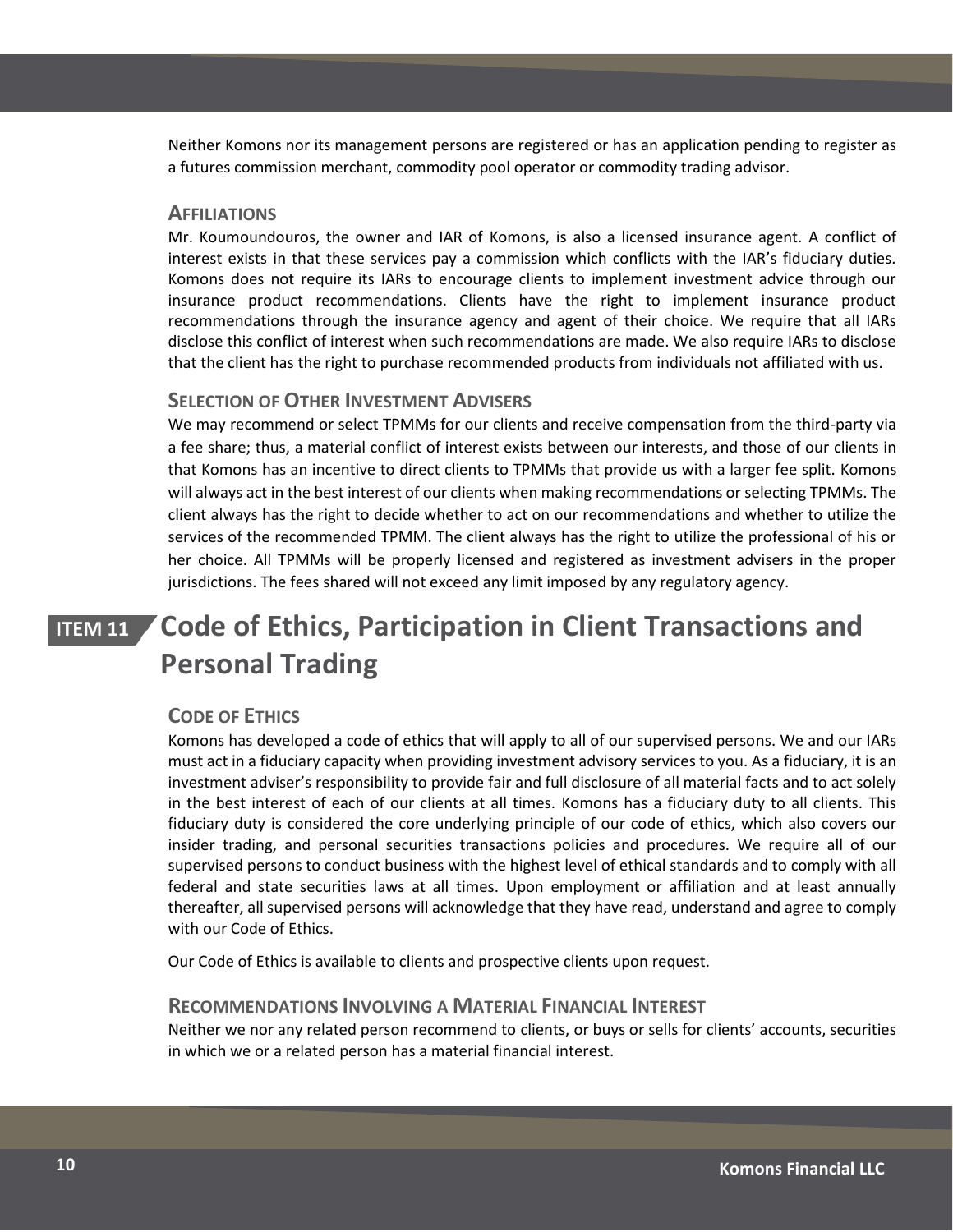### **PARTICIPATION OR INTEREST IN CLIENT TRANSACTIONS**

There may be instances where an IAR will recommend to investment advisory clients or prospective clients the purchase or sale of securities in which an IAR, its affiliates or other clients may also have a position or interest. Certain affiliated accounts may trade in the same securities with client accounts on an aggregated basis. Generally, in such circumstances, the affiliated and client accounts will share execution costs equally. Completed trade orders will be allocated according to the instructions from the initial trade order. Partially filled trade orders will be allocated on a pro-rata basis. Any exceptions will be explained in the trade order.

### **PERSONAL TRADING**

Employees are permitted to have personal securities accounts as long as personal investing practices are in line with fiduciary standards and regulatory requirements, and do not conflict with their duty to Komons and our clients. Komons monitors and controls personal trading through pre-approval of all personal securities transactions or blackout periods imposed upon employees trading in the same securities as Komons. We forbid any officer or employee, either personally or on behalf of others, to trade on material, nonpublic information or to communicate such information to others in violation of the law.

# **ITEM 12 Brokerage Practices**

<span id="page-10-0"></span>We recommend broker-dealers for our clients to use in order to custody their accounts. The firms we recommend will be independent SEC-registered broker-dealers and members of FINRA and SIPC.

As a fiduciary, we are obligated to seek out the best execution of client transactions for that accounts that we manage. In general, the execution of securities transactions is at a total cost or proceeds in each transaction and are the most favorable under the circumstances. However, we do not limit the best execution to the lowest available price. Additional factors are taken into consideration when determining the arrangement and services in the selection of a broker-dealer or qualified custodian. Our review consists of reviewing the commission and fee structures of various broker-dealers, research platform, and execution services. Accordingly, while we do consider competitive rates, we do not necessarily obtain the lowest possible commission rates for account transactions. Therefore, the overall services provided by unaffiliated broker-dealers and qualified custodians are evaluated to determine the best execution. You may pay trade execution charges and higher commissions through the trading platforms approved by us than through platforms that have not been approved by us.

### **RESEARCH AND OTHER SOFT DOLLAR BENEFITS**

We receive soft dollar benefits in that certain custodians may make available to us other products and services such as trade execution software, investment research, pricing information, market data, recordkeeping, publications, and conferences in return for effecting transactions through them. Such arrangements will be pursuant to Section 28(e) of the Securities and Exchange Act of 1934 and are available to all of retail and professional clients of the custodians on an unsolicited basis.

### **BROKERAGE FOR CLIENT REFERRALS**

We do not receive client referrals from broker-dealers.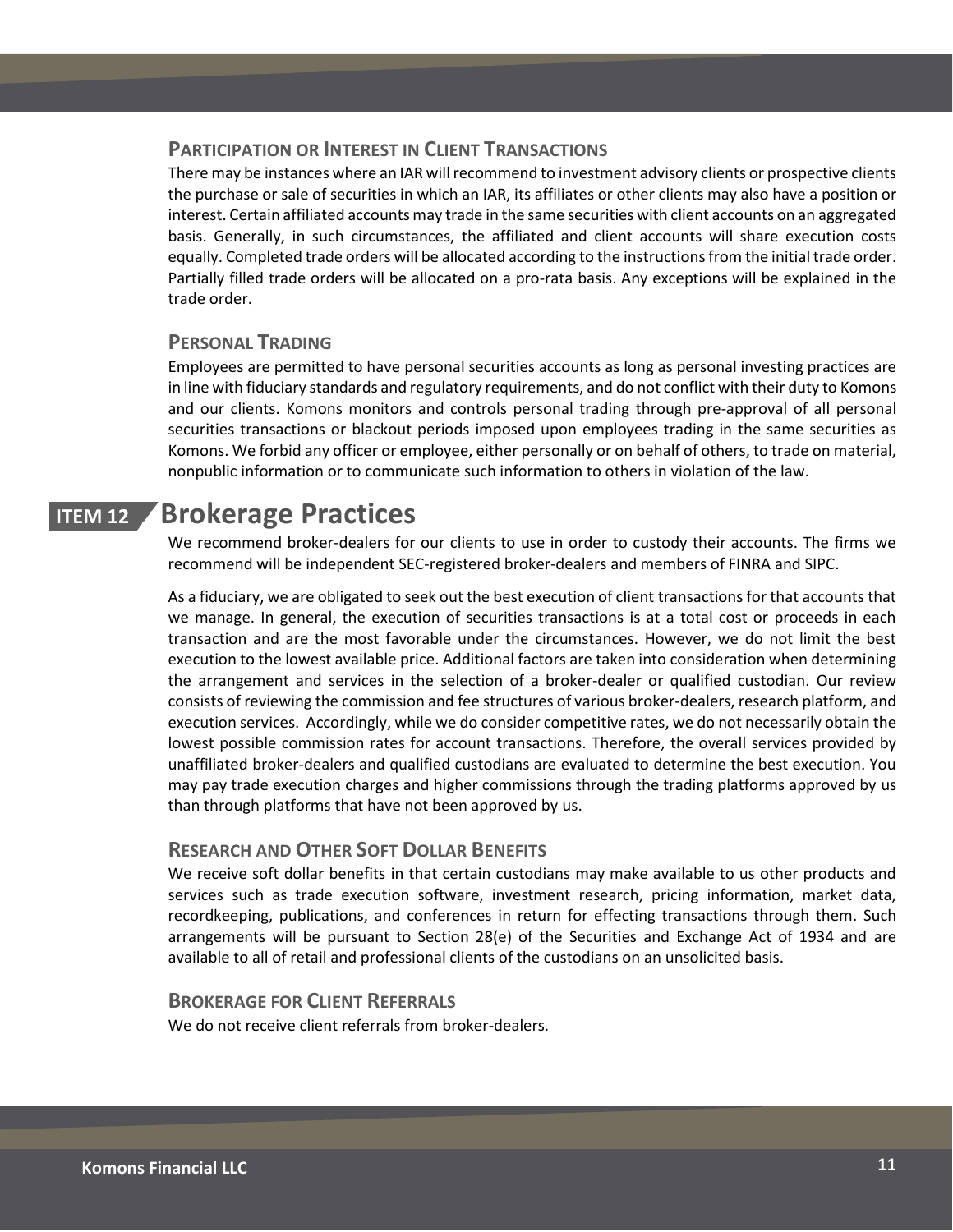#### **DIRECTED BROKERAGE**

Clients will be permitted to select any broker-dealer of their choosing. In these situations, we may be unable to achieve most favorable execution for client transactions. Directing brokerage may cost clients more money in that the client may pay higher brokerage commissions because we may not be able to aggregate orders to reduce transaction costs, or the client may receive less favorable prices.

### **TRADE AGGREGATION**

We attempt to allocate trade executions in the most equitable manner possible, taking into consideration current asset allocation and availability of funds using price averaging, proration and consistently nonarbitrary methods of allocation. We may aggregate orders in order to obtain best execution, to negotiate more favorable commission rates or to allocate equitably among our clients' differences in prices and commission or other transaction costs. In aggregated orders, transactions will be price-averaged and allocated among our clients in proportion to the purchase and sale orders placed for each client account on any given day.

# **ITEM 13 Review of Accounts**

### <span id="page-11-0"></span>**PERIODIC REVIEWS**

We review asset management accounts no less than quarterly. These accounts will be reviewed by Nik Koumoundouros. Accounts are reviewed to evaluate asset allocation, investment strategy and objectives, cash balance, and performance as well as the general economic outlook and current investment trends.

Financial plans created utilizing our ongoing financial planning services will be reviewed monthly or quarterly by Nik Koumoundouros. Project-based financial planning clients are provided a one-time plan or consulting session and receive no additional reviews unless a new financial planning and consulting agreement is executed.

### **REVIEW TRIGGERS**

We conduct periodic reviews to evaluate current market, economic and political events and how these may affect client accounts. Additional reviews may be triggered by these events or by events in the client's financial or personal status.

### **REGULAR REPORTS**

Asset management clients will receive advisory account reports no less than quarterly. These reports show asset value by cash balances, security, unit cost, total cost, current per share values, etc. Clients are urged to review the quarterly reports provided by us with those provided by their custodian and notify us of any differences. Clients are encouraged to phone or email us as often as they deem necessary to receive information regarding the investment tactics and strategies being followed.

Financial plans created utilizing our ongoing financial planning services will receive status updates and/or reports during their plan reviews. Project-based financial planning and consulting clients are provided a one-time written financial plan concerning their financial situation. After the presentation of the plan, there are no further reports.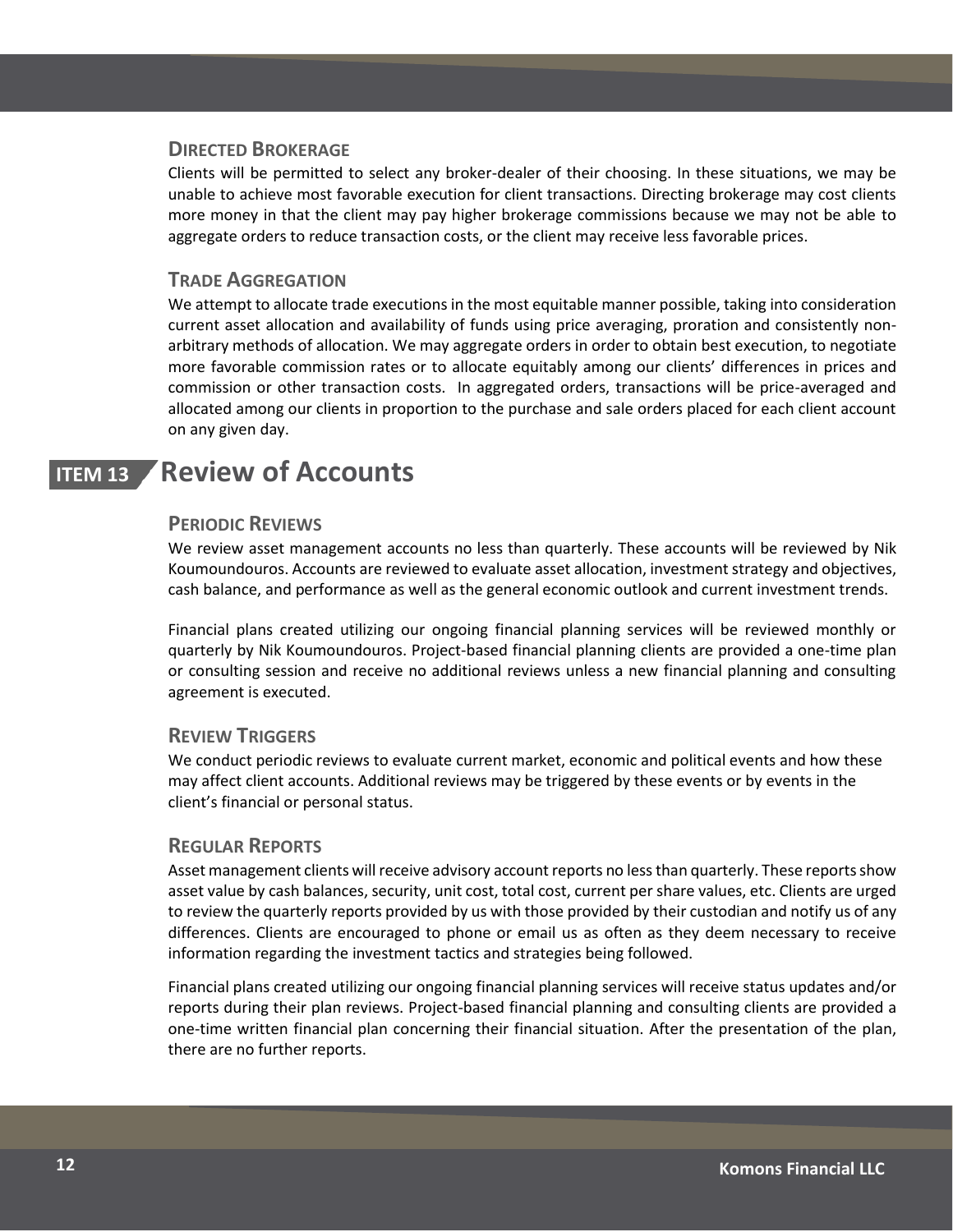# **ITEM 14 Client Referrals and Other Compensation**

<span id="page-12-0"></span>While we do not have any current arrangements with any TPMMs, at such time that we do we will receive compensation based on the service they provide to our clients. Any such compensation arrangement will be formalized in an agreement and disclosed to our clients.

Please see Item 12 Brokerage Practices for information regarding benefits we receive from our custodian.

<span id="page-12-1"></span>We do not pay a referral fee to third party solicitors.

## **ITEM 15 Custody**

We are deemed to have custody of client funds and securities due to our ability to deduct management fees from clients' accounts. We will not take physical custody of clients' funds and will not assign or transfer trading authorization to another advisor. Clients will receive account statements from the qualified custodian(s) holding their funds and securities at least quarterly. The custodian's account statements will indicate the amount of our advisory fees deducted from the clients' account(s) each billing period. These statements should be carefully reviewed by the client for accuracy. Item 5 – Fees and Compensation has additional information regarding our ability to deduct management fees from clients' accounts.

## **ITEM 16 Investment Discretion**

### <span id="page-12-2"></span>**DISCRETIONARY AUTHORITY FOR TRADING**

If you are participating in our asset management services, upon receiving your written authorization via our executed investment advisory agreement, we will maintain trading authorization over your designated account and may also implement trades on a discretionary basis.

When discretionary authority is granted, we will have the limited authority to determine the type of securities to be purchased, sold or exchanged and a number of securities that can be bought, sold or exchanged for your portfolio without obtaining your consent for each transaction.

If you do not grant this limited investment discretion, your IAR will be required to contact you and get affirmation regarding our investment recommendations such as the security being recommended, the number of shares, whether the security should be bought or sold before implementing changes in your account.

Once the above factors are agreed upon, we will be responsible for making decisions regarding the timing of buying or selling an investment and the price at which the investment is bought or sold. If your accounts are managed on a non-discretionary basis, it is critical that you respond promptly. If we do not receive a response to our request immediately, the timing of trade implementation may lead to an adverse impact where we may not achieve the optimal trading price.

On a case by case basis, you may place reasonable restrictions on the types of investments that may be purchased or sold in your account so long as the restrictions are explicitly set forth or included as an attachment to the investment advisory agreement.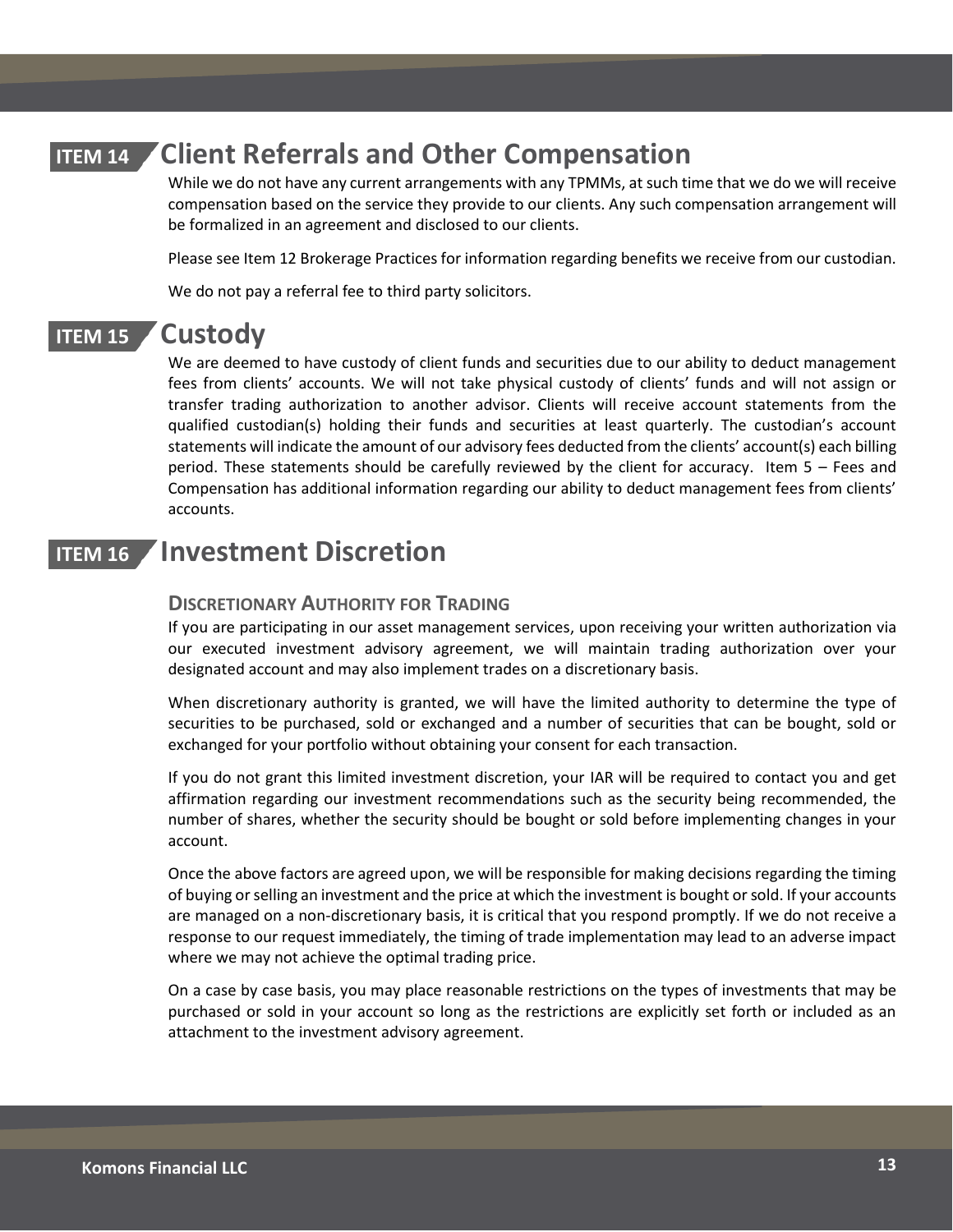# **ITEM 17 Voting Client Securities**

<span id="page-13-0"></span>We do not have the authority to vote proxies as it pertains to the issuers of securities held in your account. The responsibility for voting your securities places increased liability to us and does not add enough value to the services provided to you to justify the additional compliance and regulatory costs associated with voting your securities.

Therefore, you are responsible for voting all proxies for securities held in accounts managed by us. Typically, our qualified custodian will forward you your proxy information. Although we do not vote your proxies, you can contact us if you have a question about a particular proxy.

# **ITEM 18 Financial Information**

<span id="page-13-1"></span>We are not required to include a balance sheet for our most recent fiscal year. We are not subject to a financial condition that is reasonably likely to impair our ability to meet contractual commitments to our clients.

<span id="page-13-2"></span>We are currently not in, nor have been historically in a financially precarious situation or the subject of a bankruptcy petition.

# **ITEM 19 Requirements for State-Registered Advisers**

### **EDUCATIONAL BACKGROUND AND BUSINESS EXPERIENCE OF PRINCIPAL OFFICERS**

Nik Koumoundourous is the managing member, Chief Compliance Officer, and sole principal owner of Komons. For information regarding his educational background and business experience, please see the brochure supplement supplied as Part 2B.

**OTHER BUSINESS ACTIVITIES OF PRINCIPAL OFFICER** Please see the brochure supplement supplied as Part 2B.

#### **PERFORMANCE-BASED FEES**

Komons' IARs do not currently charge any performance-based fees (fees based on a share of capital gains or capital appreciation of the assets of a client).

### **DISCIPLINARY INFORMATION**

Komons' IARs are not subject to any arbitration claim or found liable in a civil, self-regulatory, or administrative proceeding.

### **MATERIAL RELATIONSHIPS WITH ISSUERS OF SECURITIES** Neither Komons nor its IARs has any relationship or arrangement with issuers of securities.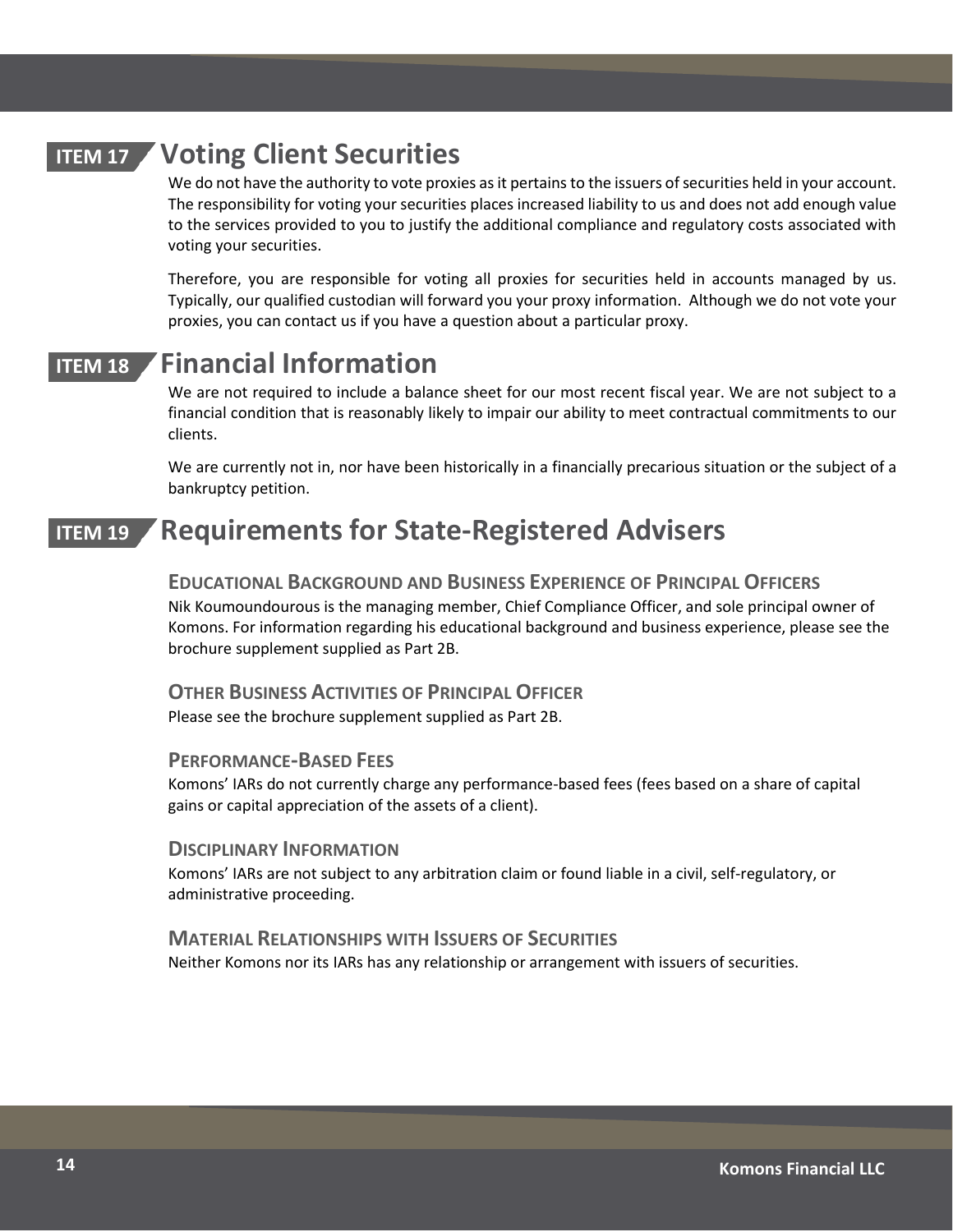# **Nikitas Nikolaos Koumoundouros CRD#4803482**

2236 Woodcreek Carrollton, TX 75006 214-506-7683 nik@komonsfinancial.com

Komons Financial LLC 2236 Woodcreek Carrollton, TX 75006 214-506-7683 nik@komonsfinancial.com

**Form ADV Part 2B Firm Brochure Supplement May 21, 2019**

**This Brochure Supplement provides information for Nikitas Koumoundouros that supplements the Komons Financial LLC brochure. You should have received a copy of that brochure. Please contact us at 214-506-7683 or nik@komonsfinancial.com if you did not receive Komons's Brochure or if you have any questions about the contents of this supplement.**

**Additional information about Nik Koumoundouros is also available on the SEC's website at [www.adviserinfo.sec.gov.](http://www.adviserinfo.sec.gov/)**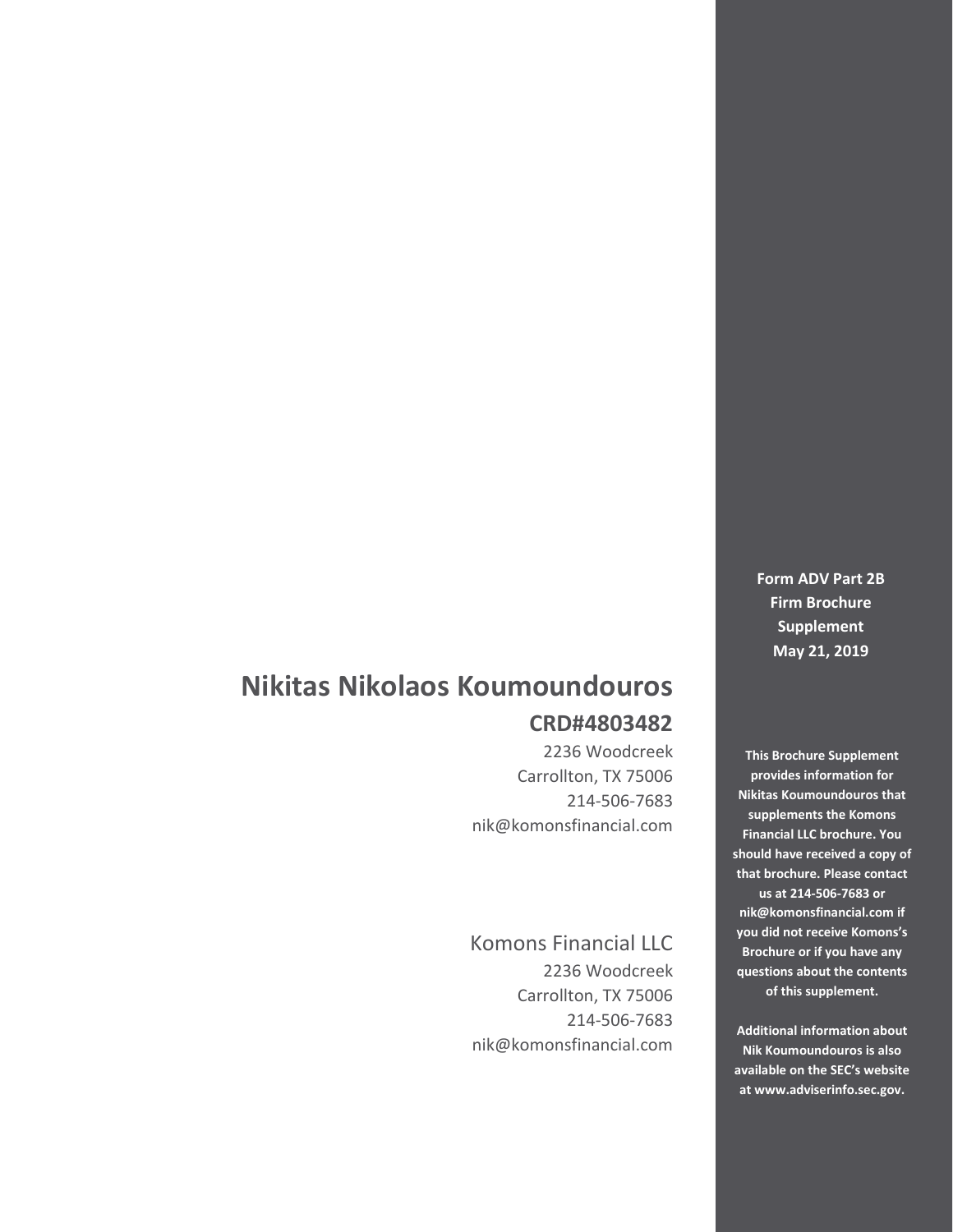# **ITEM 2 Educational Background and Business Experience**

Nikitas "Nik" Nikolaos Koumoundouros, born in 1974, graduated from California Culinary Academy in 2001 with Associates of Occupations Studies. He also attended University of North Texas and Johnson & Wales University. Nik Koumoundouros's employment information is listed below.

| Komons Financial LLC; Chief Compliance Officer and Managing Member             | 05/2019 to Present |  |  |  |  |
|--------------------------------------------------------------------------------|--------------------|--|--|--|--|
| Cambridge Investment Research Advisors, Inc; Investment Advisor Representative |                    |  |  |  |  |
|                                                                                | 07/2013 to 05/2019 |  |  |  |  |
| Cambridge Investment Research, Inc; Registered Representative                  | 07/2013 to 05/2019 |  |  |  |  |
| New England Securities; Registered Representative                              | 02/2011 to 07/2013 |  |  |  |  |
| Braymen, Lambert and Noel; Broker                                              | 03/2006 to 02/2011 |  |  |  |  |
| PROFESSIONAL DESIGNATIONS                                                      |                    |  |  |  |  |

### **AIF® Accredited Investment Fiduciary**

The AIF designation is awarded by fi360 demonstrates the focus on all the components of a comprehensive investment process, related fiduciary standards of care, and commitment to excellence. AIF designees undergo an initial training program, annual continuing education, and pledge to abide by the designation's code of ethics. Since October 2002, the Accredited Investment Fiduciary® (AIF®) designation has been the mark of commitment to a standard of investment fiduciary excellence. Those who earn the AIF mark successfully complete a specialized program on investment fiduciary standards of care and subsequently passed a comprehensive examination. AIF designees demonstrate a thorough understanding of fi360's Prudent Practices for investment advisors and stewards.

Upon successful completion of the program, participants are able to:

- Articulate the basis for, and benefits of, fiduciary standards of excellence.
- Identify when an individual or organization may be deemed to have fiduciary status.
- Identify the legal standards that require fiduciaries to prudently manage investment decisions

• Apply the Practices that define a prudent investment process for Investment Stewards and Advisors and recognize the Practices for Investment Managers.

• Strengthen own or clients' fiduciary policies and procedures.

• Become an Accredited Investment Fiduciary Minimum Designation Requirements Issuing Organization: Center for Fiduciary Studies Prerequisites/Experience Required: Must meet a point-based threshold based on a combination of education, relevant industry experience and/or profession development Educational Requirements: Must complete a web-based program and capstone program Examination Type: Final